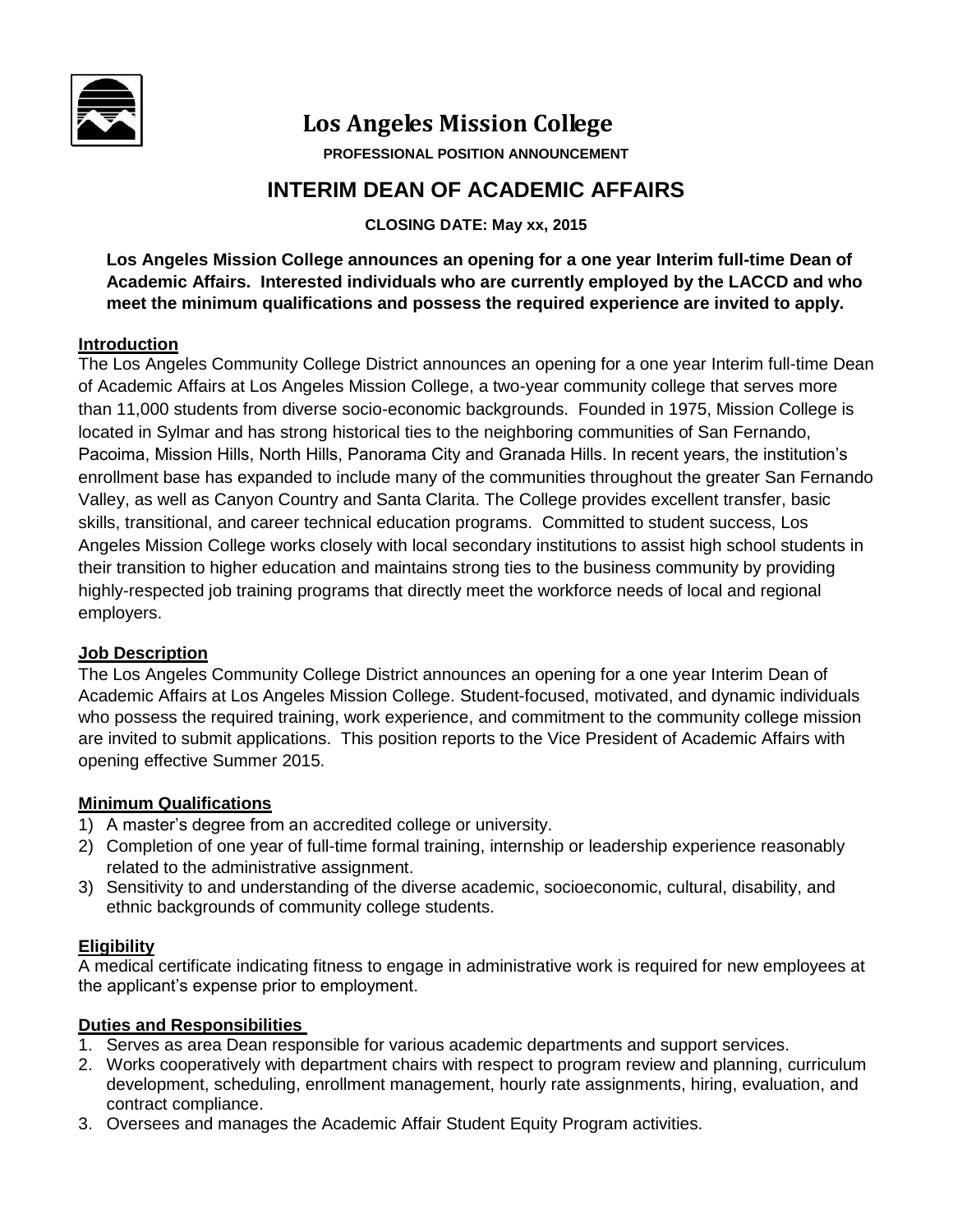- 4. Manages the International Studies Program for incoming international students and LAMC's study abroad students.
- 5. Supervises and manages LAMC's non-credit programs.
- 6. Supervises and manages the Academic Affairs concurrent enrollment offerings to high schools.
- 7. Interprets, articulates, implements and monitors compliance with the Education Code, Title 5 Board Rules, District Administrative Regulations, Personnel Guides, and collective bargaining agreements in a fair and consistent manner.
- 8. Represents Academic Affairs on a variety of committees and subcommittees under the college's shared governance structure.
- 9. Serves as a resource to the Vice President of Academic Affairs on issues pertaining to the Dean's areas of responsibility.
- 10. Articulates and champions the department, division and college's shared mission, vision, and values to students, faculty, staff, industry partners, associations, and other external stakeholders.
- 11. Oversees departmental program review processes.
- 12. Seeks out and identifies opportunities to develop and offer new/revitalized programs, services, and activities having the potential to generate internal and external resources for assigned programs.
- 13. Serves as the Dean responsible for overseeing catalog and class schedule production.
- 14. Serves as the evening administrator, as required.
- 15. Supervises the personnel functions for the academic areas in his/her charge. Responsible for:
	- a) Supervising and monitoring the selection process for all certificated personnel.
	- b) Monitoring and enforcing the evaluation process.
	- c) Monitoring compliance with the contract and ensuring that chairs and the Academic Affairs Office comply with all elements of the contract.
	- d) Ensuring department chairs in charge of classified staff members understand their supervisory responsibilities.
- 16. Performs other duties as assigned within the scope of the position.

### **Desired Qualifications**

.

- 1. Demonstrated leadership experience in interpreting, articulating and implementing programs.
- 2. Demonstrated experience in interpreting, articulating and implementing a variety of regulations, policies and procedures.
- 3. Knowledge and experience in curriculum development, scheduling, FTE management, and compliance with regulations and contractual requirements.
- 4. Demonstrated experience in successful grant writing.
- 5. Sensitivity to changing student populations, ethnic and cultural diversity within those populations and the academic programs necessary to serve those students.
- 6. Knowledge of the requirements for the implementation of California's Matriculation program.
- 7. Ability to work effectively with faculty, staff and administrators.
- 8. Knowledge of the management information needs of effective instructional programs and uses of various computer resources to meet those needs.
- 9. General knowledge of budget development, implementation, and management.
- 10. Personal characteristics necessary for working with students, employees, and the public in an administrative capacity, including wholesome personality, stability, good judgment, tact, team spirit, and ability to cooperate with co-workers.
- 11. Experience in working with academic departments.
- 12. Ability to communicate effectively both orally and in writing and demonstrated ability to produce significant reports/documents.
- 13. A minimum of one year of Community College teaching experience.
- 14. A minimum of one year administrator Community College experience.